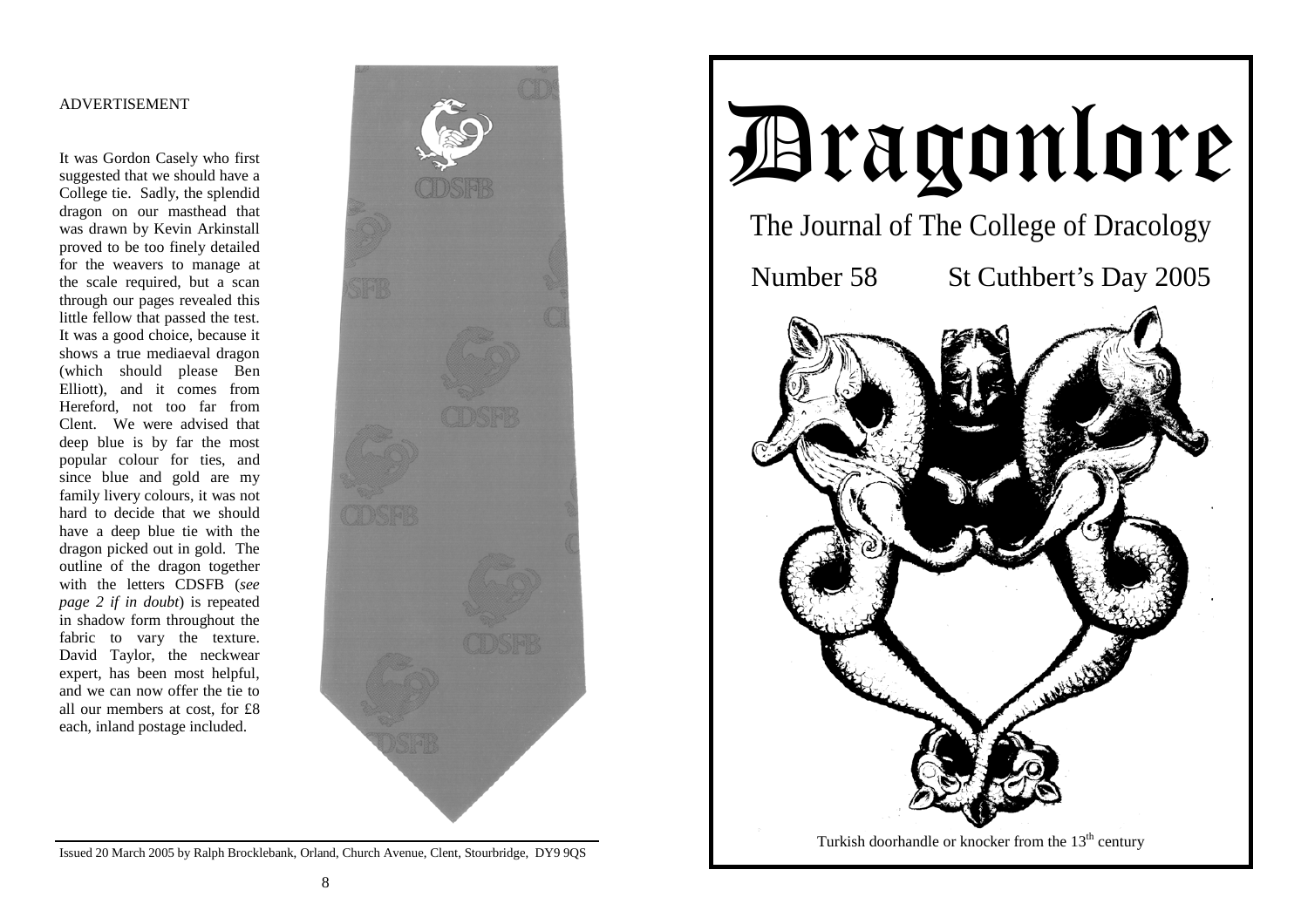

### **The College of Dracology for the Study of Fabulous Beasts**

The news is that, through the kindness of Guy Brocklebank, Mark Brocklebank-Smith and Paul Doherty, we now have a website (www.dragonlore.co.uk) which carries all back numbers of this Journal in the form of the master copies from which prints may be obtained, together with some other matters which may be of interest. At the same time, we now have the facility to send and receive e-mails, my address for this purpose being ralph@dragonlore.co.uk We hope that this will be helpful. Paul must now be welcomed as a new member, and indeed as our Webmaster.

*Cuthbert was a shepherd boy who, having seen a vision of St Aidan's soul being carried up to heaven, became a monk at Melrose in 651, and then prior in 661, travelling widely to preach the good faith. When he retired in 676, he lived in retreat as a hermit on the Holy Island of Lindisfarne until he was made the Bishop of Hexham in 684, but he arranged to return to Lindisfarne, where he died in 687. During the time of the Danish invasions, in 793, his body was removed for safety, and after extensive travels, reached Durham in 999, and was moved in 1104 to the new Norman Cathedral where it remains, their most prized relic. There are many legends about him, involving horses and otters, but none about dragons, though the story with the otters, which rescued him from the sea and nourished him until he had recovered, bears some similarity to the Irish story about the Onchu or Enfield (see No 34). Saint Cuthbert's Feast Day falls on the Twentieth of March.* 

The elaborate door-furniture pictured on the cover is taken from the Gallery Guide to the Turks exhibition at the Royal Academy of Arts, kindly sent in by Ken Mourin. The two brass dragons with bird-headed tails and the bronze leopard's head between them are of thirteenth century workmanship and come from Cizre in Turkey. They are remarkably similar to European architectural decorations of that period, so it is hard to say who was influenced by whom.

THE ODD STREAK from The Daily Mail, 12 March 2005



# **A Host of Dragons**

On a brief tour of Somerset with Roger Seabury, we visited among other places the Parish Church of Saint Michael and All Angels in Somerton, with its unusual octagonal tower rising from the south transept. One of its glories is the great west window, showing Christ in Majesty supported by all nine of the Hierarchies of the Heavenly Host – Angels, Archangels, Principalities and Powers, Mights, Dominions, Thrones, Cherubim and Seraphim – each represented by a great winged figure. The central place naturally goes to Saint Michael, for the Archangels, dressed in armour and holding a sword, but with no dragon at his feet. However, the roof of the church, which is covered with hundreds of small carved wooden panels, is supported by huge beams, and in each of the triangular spaces between each beam, the kingpost and the roof rafter is a carved wooden dragon. We counted twenty, but the guide-book says



22, so we must have missed a couple. Strangely, they do not get a mention in Brian Wright's book on *Somerset Dragons*, though they are rather similar to the ones reported from St Mary's church in Bishops Lydeard (*see No 49*).

## **Solving Secret Scripts**

If there were those who failed to decipher the secret scripts shown in No 55, here are a couple of well-known alphabetful sentences to practise on.

# **TEAKERS TELEVISIONS IN TELEVISION AND TELEVISIONS TRANSPORTED TELEVISION IN TELEVISION IN TELEVISION IN TELEVISION IN TELEVISION IN TELEVISION IN TELEVISION IN TELEVISION IN TELEVISION IN TELEVISION IN TELEVISION IN TELEV**

 This wyvern script exploits the figure-and-ground illusion and may be read more easily by deploying a couple of pencils.

# FIM BIHUY MACOSZ NOX JIZALU OSKAZ FIN JANS NOU

 The second one is the hippogriff's demotic script, rather easier to read than their hieratic script shown before, but both need the same trick – give the page a quarter turn clockwise and then read downwards from the top.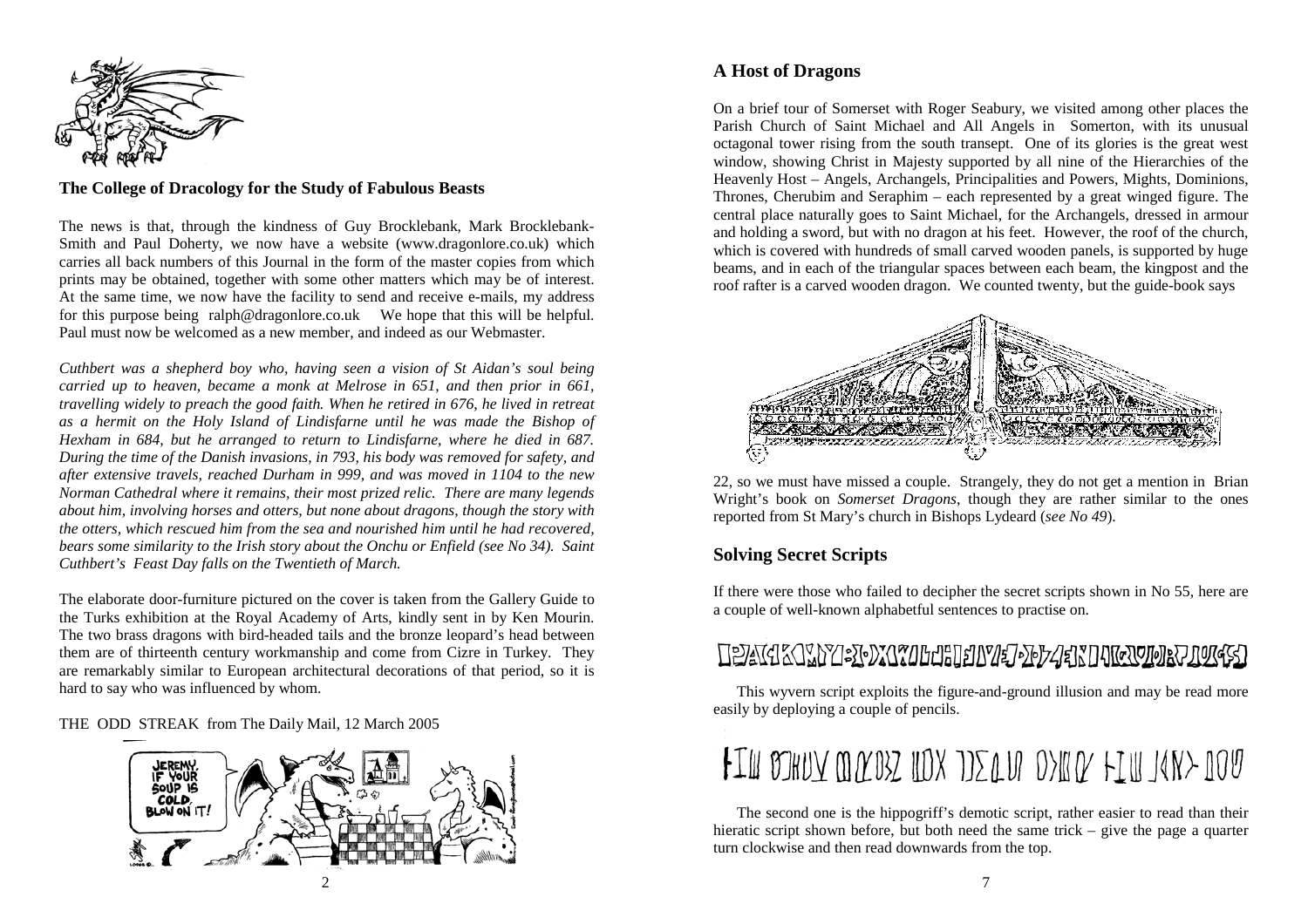always said that the Welsh had no sense of timing), but there is no shortage of imaginative invention. The word "Dragon-lore" occurs, in the sense of the ancient wisdom that dragons are supposed to possess, rather than what we know about them. Their message is very much an ecological warning with a moral attached – look after nature and be kind to one another, or fear the worst. However, it is the pictures that are outstanding, with a great variety of shapes and colours in the dragons depicted, though none of them are a bit like the traditional Welsh heraldic dragon, having mostly much longer necks and tails and more fragile wings. The human-style emotions attributed to the dragons in the stories are well brought out in their various facial expressions, one seen here. In spite of the sentimentality, this book is altogether a bit of a treasure.

### **A Blackwork Griffin**

An article on "Heraldry in Stitches" by Philippa Sims in *The Norfolk Standard* for January 2005 is illustrated by this example of her own handiwork (*right*). She has explained how it was made with a variety of black stitches on to linen painted to look like gold cloth.



### **"The Last Dragon" – a Television Programme**

On Saturday 5 March, Channel 4 showed a two-hour programme that was a mixture of documentary and science-fiction romance, purporting to show the discovery of the remains of a dragon that had survived into historical times, interspersed with computergenerated reconstructions of past events, starting with a fight between a specimen of *Tyrannosaurus rex* and an



early dragon species, which, though a juvenile, was as large as the dinosaur. This sketch (*right*), done from memory, gives a rough idea of the dragon shown as a twolegged creature with rather feeble-looking wings. The fictional palaeontologist, who suspects that dragons were real creatures that may have survived until recent times, accounting for their widespread appearance in folklore, but needing positive proof, follows up rumours of a rare discovery in the Carpathian mountains of Romania, and, after a series of dramatic adventures, eventually finds what he has been hoping for, buried deep in the icy vaults of a glacier. He argues that, in order to escape the catastrophe that eliminated the dinosaurs, some dragons must have taken to the oceans to become sea-serpents, and then evolved back into various land-based species, including the serpentine but wingless Chinese woodland dragons as well as the flying, fire-breathing European mountain variety. To account for their ability to fly in spite of their wings being too small to support their body-weight, he postulates methane



and hydrogen-filled lung-like bladders (though his physics was a bit faulty, as hydrogen can only give lift if it can expand to displace the air, and could not do so if compressed into the size of the dragon bodies that we were shown - *left*), and to account for their fiery breath, he reckons that traces of platinum on their teeth, which they got by gnawing at certain rocks, would act as a catalyst to ignite bursts of methane and hydrogen from its bladders. Also, he muttered

some rather unconvincing details about limb-forming genes to explain the development of six-limbed creatures from four-limbed ancestors, and he thought that, although they were extraordinarily long-lived, dragons would need to mate and breed in order to prevent them becoming extinct. Thus, in the reconstruction, we saw their courtship, but with no marked morphological distinctions between male and female. It must be said that their mating ritual, culminating in a final interlocked spinning dive, was most spectacular. Sadly, the dragon's story ended in tragedy, as a group of mediaeval warriors, upset at losing all their sheep, sought out the monster in its mountain retreat, and though they themselves mostly perished, the dragon received a mortal wound in the fight. Centuries later, its frozen remains were discovered by the